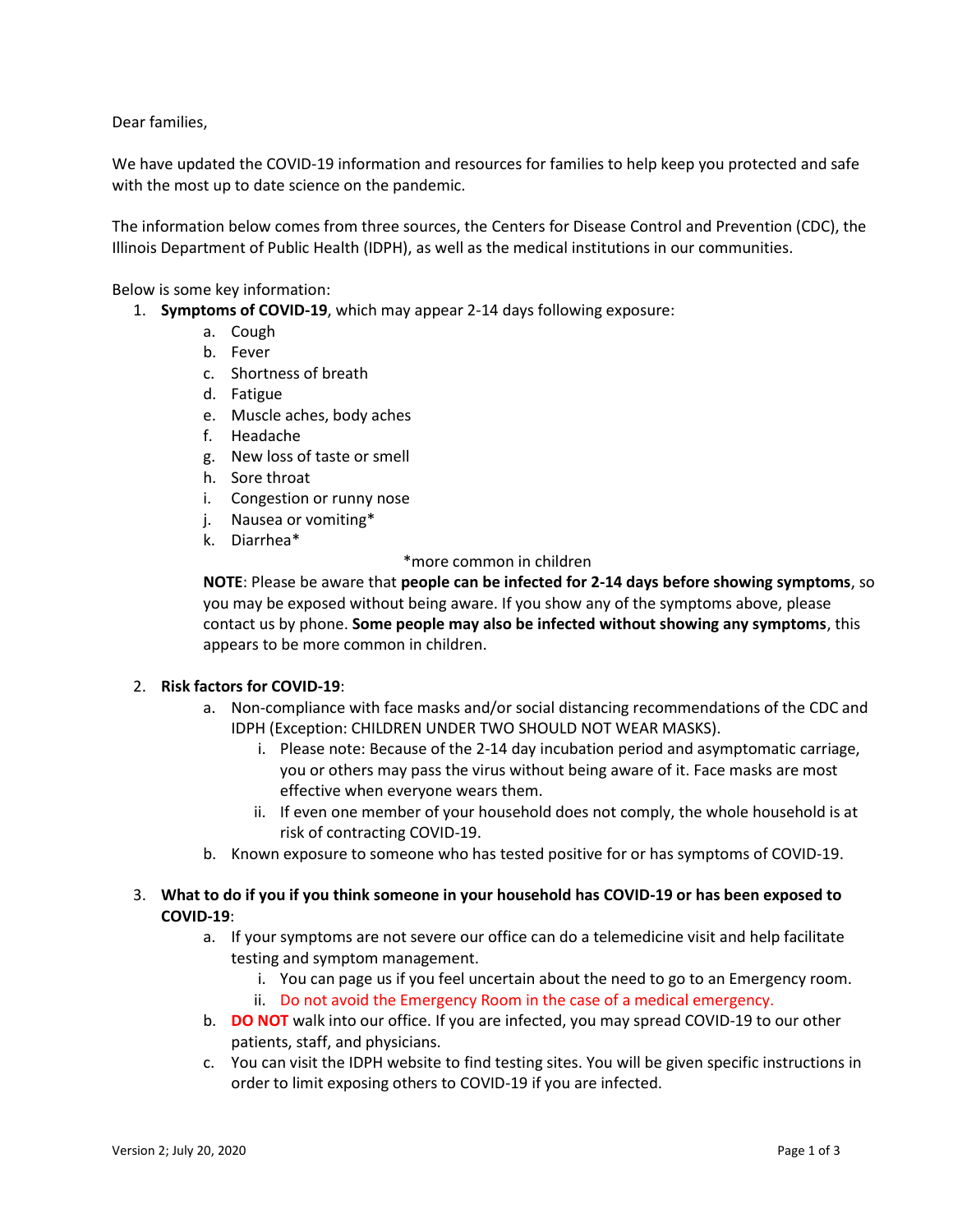## 4. **How to prevent COVID-19:**

- a. Practice social distancing (maintain a distance of at least 6' from anyone who is not a member of your household).
- b. Avoid crowded areas as it is difficult to practice social distancing.
- c. While many businesses have re-opened and daycare and day camps have resumed, ALL of these are opened with special guidance from the IDPH (please see below).
	- i. It is not business as usual and to keep your family safe please educate yourself on these recommendations.
	- ii. PLEASE REMEMBER THAT SOCIAL DISTANCING AND MASKS ARE THE NORM (Exception: CHILDREN UNDER TWO SHOULD NOT WEAR MASKS).
- d. If you are traveling for any reason:
	- i. Avoid travel to locations with community spread of COVID-19.
	- ii. Follow the CDC's travel guidance for the location you are going to and the mode of transportation you plan to use to get there.
- e. Wash your hands frequently with soap and water for at least 20 seconds. If handwashing is unavailable, you can use hand sanitizer if it has at least 60% alcohol. Always allow hand sanitizer to dry.
- f. Avoid touching your face, especially if you do go out.
- g. When you sneeze or cough: cover your mouth, dispose of any tissues quickly, and wash your hands.
- h. Ensure you have enough supplies and medicine; if possible, have at least 2 weeks of medication remaining at all times.
- 5. **Our office:** We are open 6 days a week and are scheduling physical exams and sick visits.
	- a. IDPH recommends that children continue to get all of their care (both well and sick) during the pandemic.
	- b. We continue to have COVID-19 precautions in place and will screen all visitors to our office. Anyone with symptoms consistent with COVID-19 will be seen using telemedicine in order to provide you with the appropriate steps to take.

As always, please contact us with any questions or concerns you may have for your child's health. Their health and safety are our top priority.

Warm regards, Drs. Bond, Stein, and Kunduru

# Contact information:

**NWSP Schaumburg:** (847)352-9910 **NWSP Arlington Heights:** (847)788-8300 **\*After hours, call and leave a message for non-emergencies, or for emergencies have the doctor paged.**

**IDPH:** (800)889-3931

Resources:

**CDC**:<https://www.cdc.gov/coronavirus/2019-ncov/index.html> **IDPH**: [http://www.dph.illinois.gov/topics-services/diseases-and-conditions/diseases-a-z](http://www.dph.illinois.gov/topics-services/diseases-and-conditions/diseases-a-z-list/coronavirus/faq)[list/coronavirus/faq](http://www.dph.illinois.gov/topics-services/diseases-and-conditions/diseases-a-z-list/coronavirus/faq)